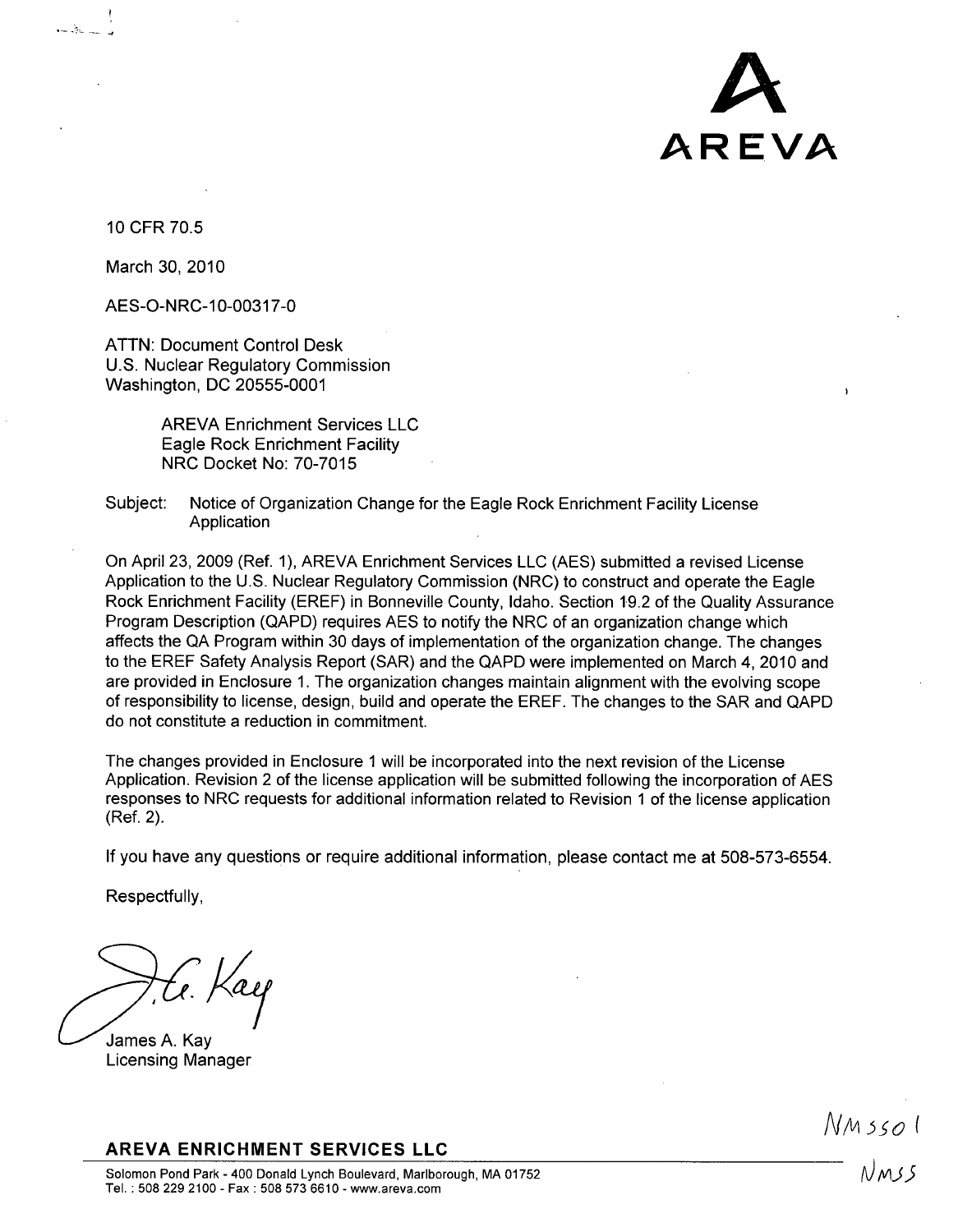AREVA Enrichment Services LLC Eagle Rock Enrichment Facility AES-O-NRC-10-00317-0 Page 2 of 2

Enclosure: 1) AES Organization Change, Marked-up Pages for the Safety Analysis Report and the Quality Assurance Program Description

#### References:

- 1) **S.** Shakir (AES) Letter to the U.S. Nuclear Regulatory Commission, Revision 1 to License Application for the Eagle Rock Enrichment Facility, dated April 23, 2009.
- 2) J. A. Kay (AES) Letter to the U.S. Nuclear Regulatory Commission, Response to Requests for Additional Information - AREVA Enrichment Services Application for the Eagle Rock Enrichment Facility, dated September 28, 2009.
- cc: Breeda Reilly, U.S. NRC Senior Project Manager Steve Lemont, U. S. NRC Senior Project Manager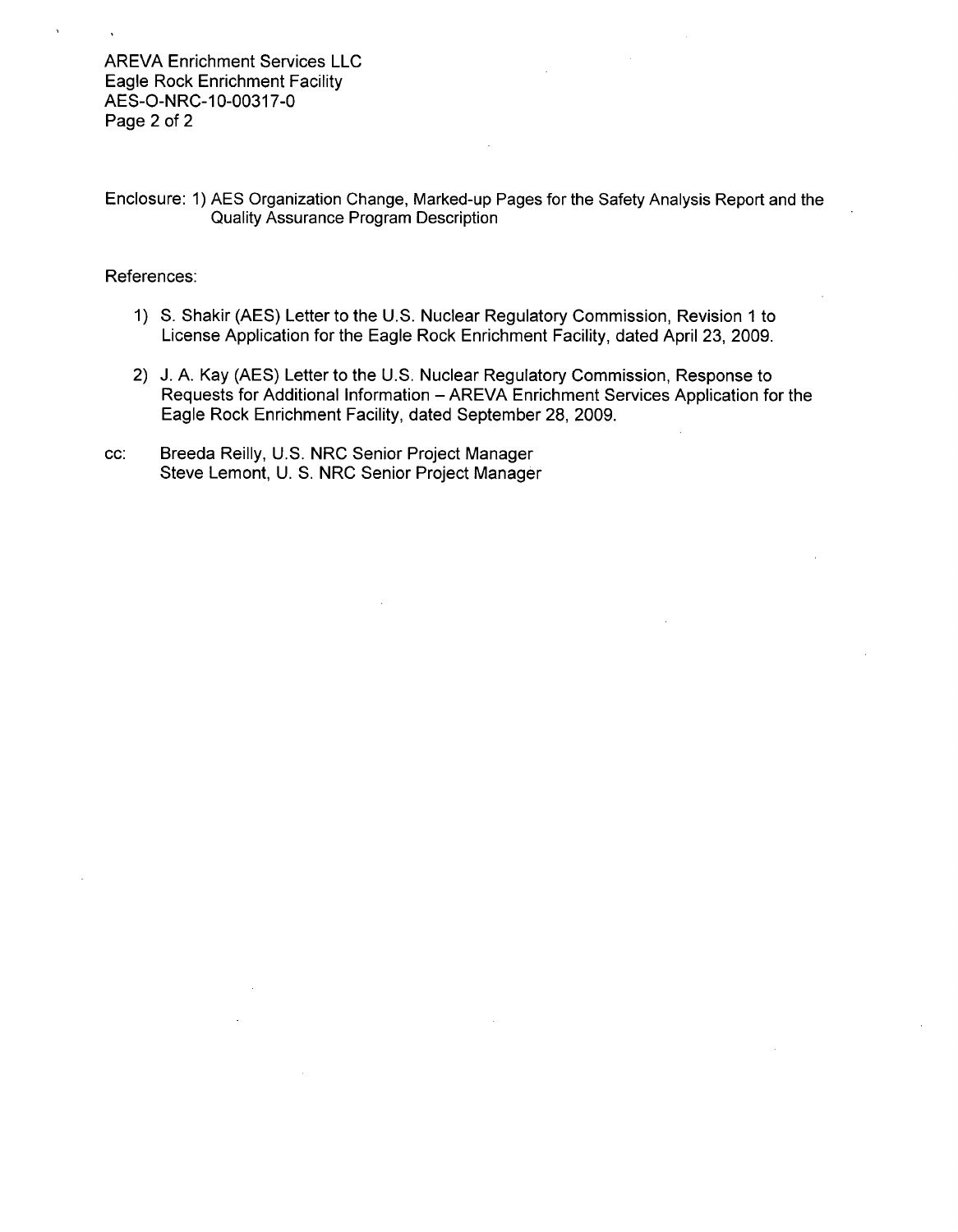Enclosure **1**

AREVA Enrichment Services LLC Eagle Rock Enrichment Facility AES-O-NRC-10-00317-0

# **AES** Organization Change

# Marked-up Pages for the Safety Analysis Report and the Quality Assurance Program Description

 $\sim$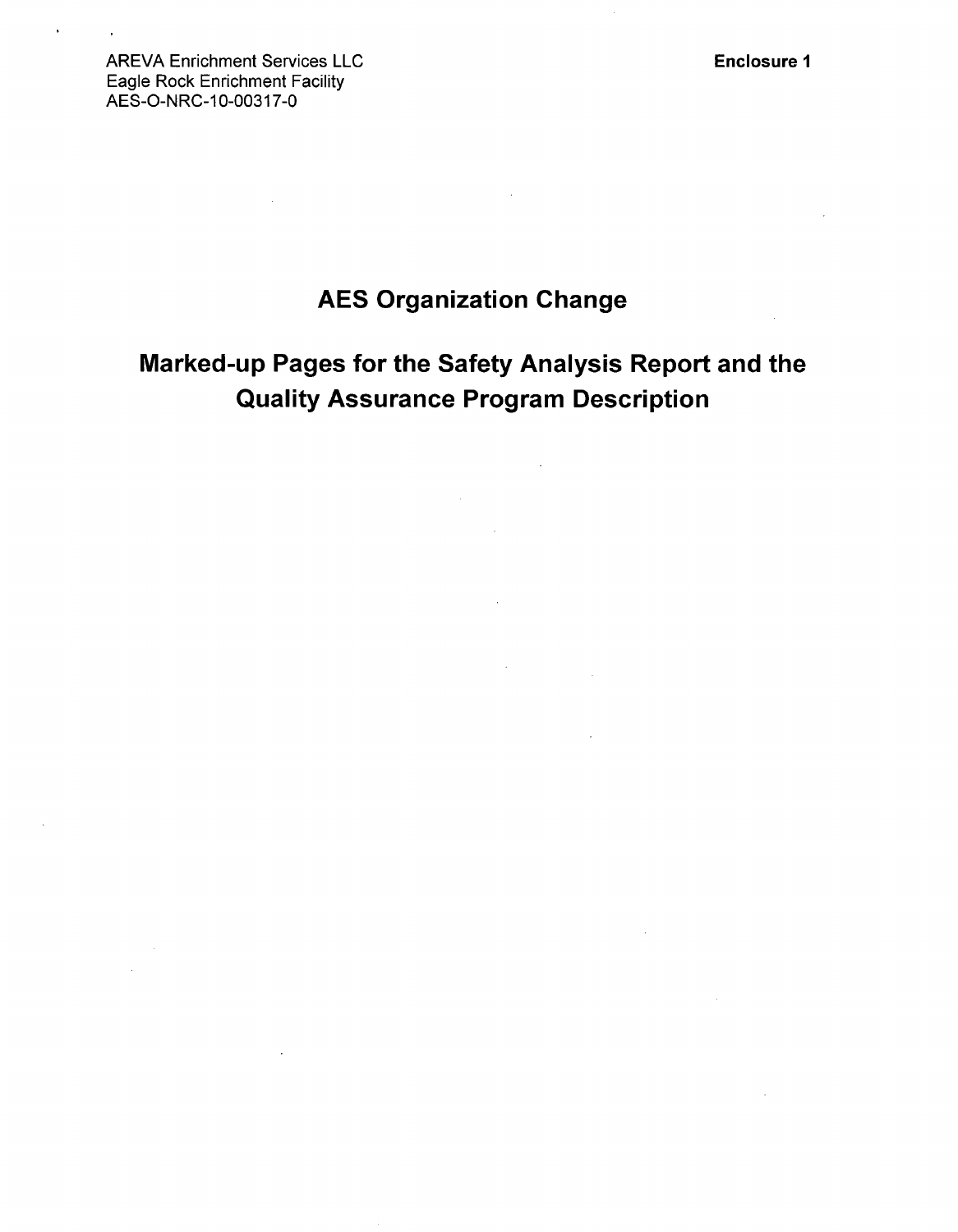## 2.0 **ORGANIZATION AND ADMINISTRATION**

This chapter describes the management system and administrative procedures for the effective implementation of Health, Safety, and Environmental functions at the Eagle Rock Enrichment Facility (EREF). The chapter presents the organizations responsible for managing the design, construction, operation, and decommissioning of the facility. The key management and supervisory positions and functions are described including the personnel qualifications for each key position at the facility.

Areva Enrichment Services (AES), LLC, a wholly owned subsidiary of Areva NC, has been formed to provide uranium enrichment services for nuclear power plants and to design, construct and operate EREF. The AES policy is to maintain a safe work place for its employees and to assure operational compliance within the terms and conditions of the license and applicable regulations. The AES President has overall responsibility for safety and compliance to this policy. In particular, AES employs the principle of keeping radiation and chemical exposures to employees and the general public as low as reasonably achievable (ALARA).

The facility organization, technical qualifications, procedures, and management controls in this license application are similar to those submitted for Nuclear Regulatory Commission (NRC) review in the LES license application for the National Enrichment Facility (NEF) (LES, 2005). The staff reviewed the NEF plans and commitments and concluded in the Safety Evaluation Report (SER) (NRC, 2005) that they provided reasonable assurance that an acceptable organization, administrative policies, and sufficient competent resources were established or committed, to satisfy the applicant's commitments for the design, construction, and operation of the facility per 10 CFR 30.33, 10 CFR 40.32, 10 CFR 70.22, 10 CFR 70.23, and 10 CFR 70.62(d). (NRC, 2005). The differences between the EREF and NEF organizations reflect AREVA's experience in operating fuel cycle facilities. Although some titles and scope of responsibility have been changed, the functions to be performed remain the same. The key differences in the EREF and NEF organization as described in the license application reviewed by the NRC in the referenced SER are as follows:

- An organization chart is provided for the operations phase. During design and construction, the scope and size of the Vice President Engineering's staff will be consistent with his overall responsibility for the design, construction and startup of the facility. Design Organization charts are provided in the Quality Assurance Program Description (QAPD) for the engineering, procurement and construction (EPC) phase and for the operations phase. During engineering, procurement and construction, the scope and size of the staff reporting to the Vice President Engineering and EPC Project Manager will be consistent with his overal responsibility for the engineering, construction and startup of the facility. Engineering and/construction personnel will be integrated into the Operations organization to provide teghnical support during initial startup of the facility and transition into the operational phase.  $\frac{1}{10}$  is the facility nears completion, systems will undergo acceptance testing as required by  $\%$ rocedure, followed by turnover from the construction organization to the operations organization. Once operational, the Project Manager will be responsible for the engineering, procurement, construction and startup of any facility modifications and expansion.
- The Quality Assurance Manager and the Safety Review Committee report directly to the **AES** President rather than the Plant Manager.

Project Director بتنبيذ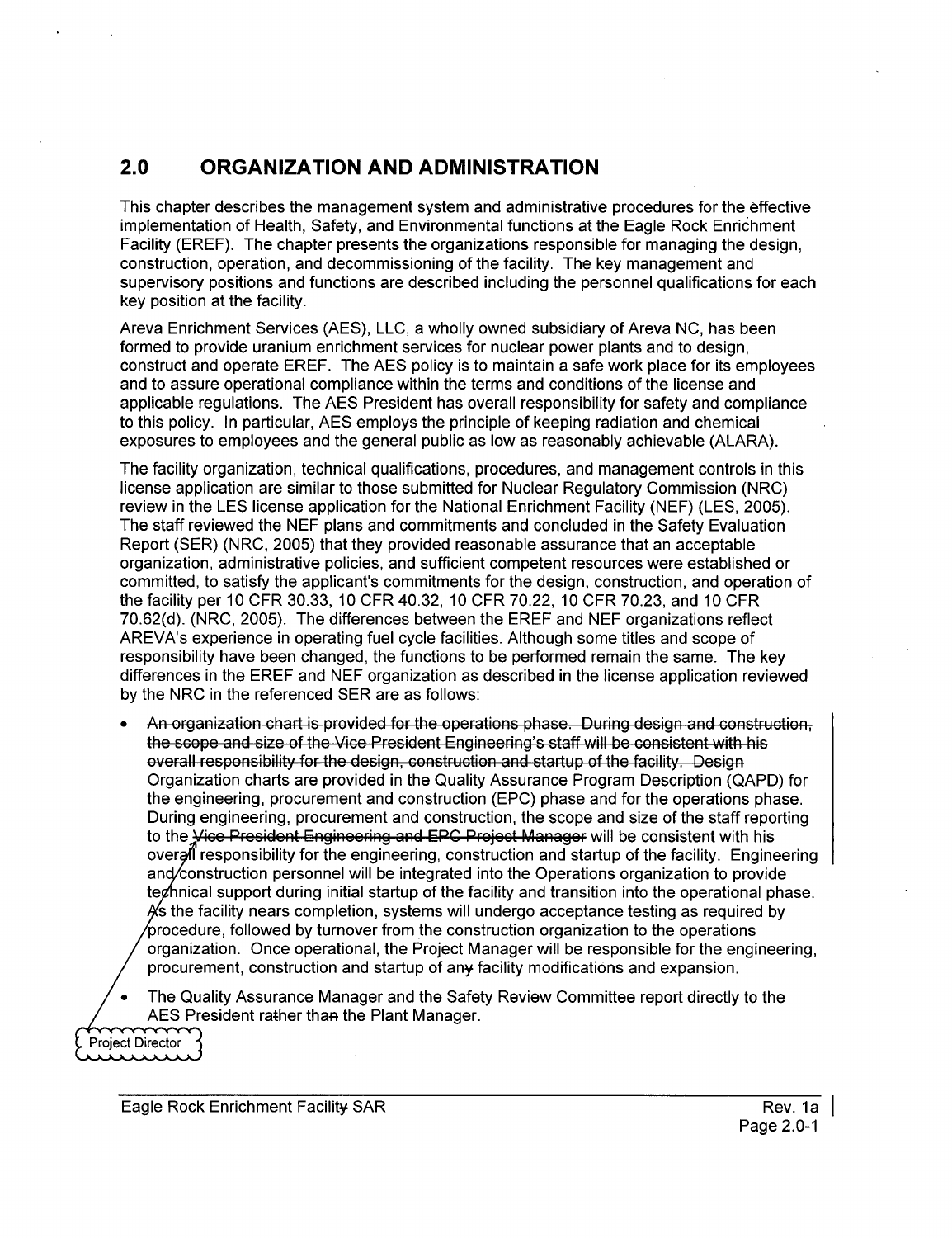## 2.1 **ORGANIZATIONAL STRUCTURE**

The AES organizational structure is described in the following sections. The organizational structure indicates the lines of communication and management control of activities associated with the designengineering, procurement, construction, operation, and decommissioning of the facility.

## 2.1.1 Corporate Functions, Responsibilities, and Authorities

AREVA Enrichment Services (AES), LLC is a Delaware limited liability corporation. It has been formed solely to provide uranium enrichment services for commercial nuclear power plants. AES is a wholly owned subsidiary of AREVA NC Inc. AES is further described in Chapter **1,** Section 1.2. **Project Director, Plant Operations Manager** , Project Director, Plant Operations Manager ,

AES is responsible for the design, quality assurance, construction, operation, and decommissioning of the enrichment facility. The AES President has overall responsibility for these functions of the enrichment facility. Reporting to the President during the design these functions of the engineering, procurement and construction phase are the Vice President Engineering and EPC **Project Manager, and the Quality Assurance (QA) Manager as shown in Figure A-21-2 of the** Quality Assurance Program Description (QAPD). Reporting to the President during the operating phase are the Plant Manager, the QA Manager, and the Safety Review Committee. Figure A-4-1-1 of the QAPD, Eagle Rock Enrichment Facility Organizational Chart, shows the authority and lines of communication for the operating phase.

## 2.1.2 Design-Engineering, Procurement and Construction Organization

AES has contracted Enrichment Technology Company Limited (ETC) to design the core process technology while an architect/engineering firm will be contracted to further specify, design, and build the supporting structures and systems of the facility. AREVA NP conducted the site characterization and performed the Integrated Safety Analysis in support of the license application. The Control **&** Planning Project Director

During the construction phase,\preparation of construction documents and construction itself gre contracted to qualified contractors. The AES Vice President Engineering and EPC Project  $\epsilon$ ,Manager is responsible for managing the designengineering, construction, initial startup, and procurement activities. A Deputy EPC Project Manager may assist the EPC Project Manager in planning and implementation of the EPC activities. Contractor QA Programs will be reviewed by AES QA and must be approved before work can start.

ETC will design, manufacture, and deliver to the site the centrifuges necessary for facility operation. In addition, ETC is supplying technical assistance and consultation for the facility. ETC has extensive experience in the gas centrifuge uranium *eni* hment process since it has supplied gas centrifuge technology to both URENCO and AREVA for enrichment plants in Europe and the United States. ETC is also conducting technical reviews of the design activities of the supporting structures and systems as appropriate to ensure that they are in accordance with ETC core process design requirements.

For procurement involving the use of vendors located outside the U.S., AES selects vendors only after a determination that their quality assurance programs meet the AES requivements. Any components supplied to AES are designed to meet applicable domestic industry  $\delta$  ade requirements or their equivalents as stated **by** the equipment specifications.

> The Plant Operations Manager is responsible for the initial startup of the facility. www.www.www.ww

Eagle Rock Enrichment Facility SAR Rev. **1a** I

Page 2.1-1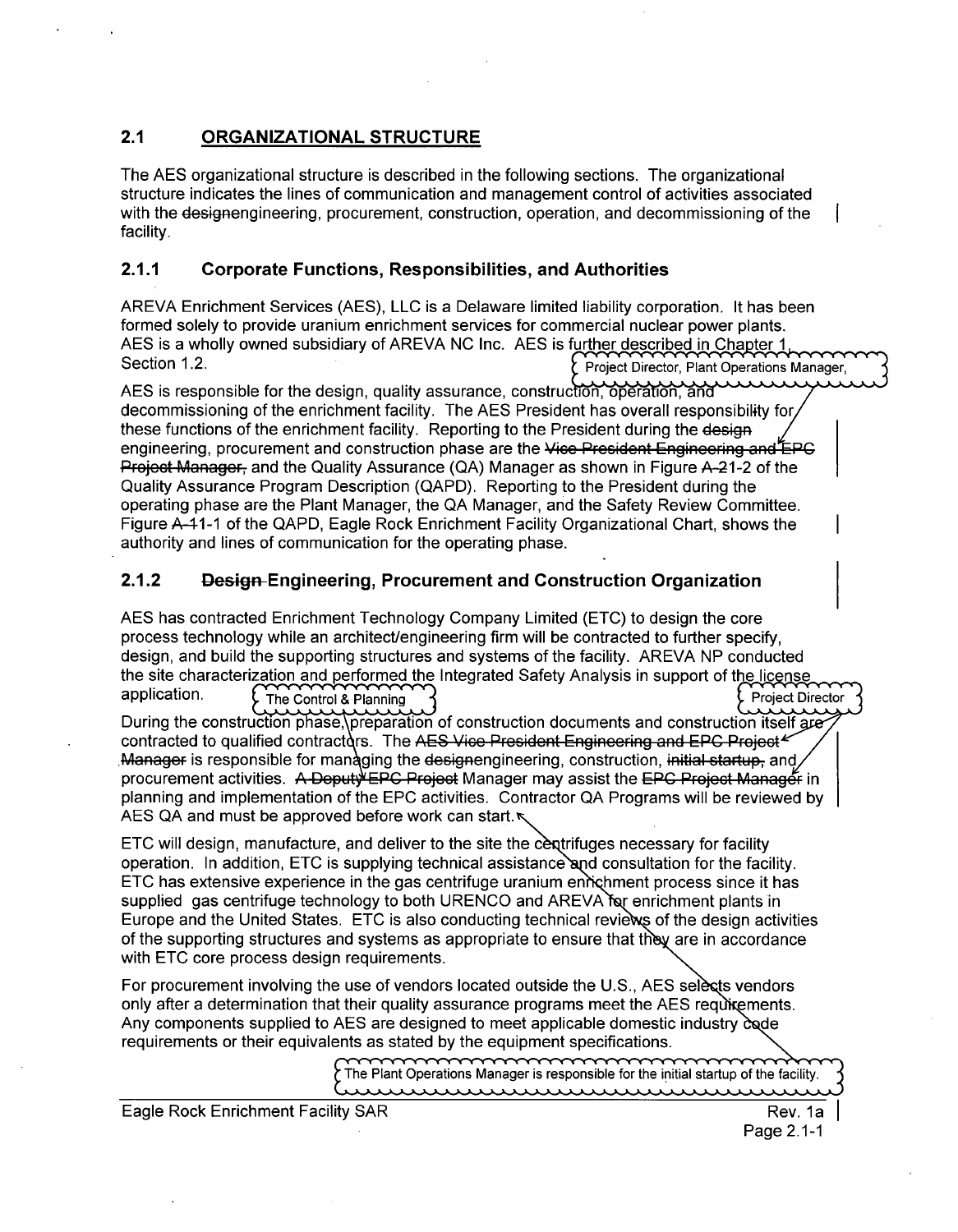The Vice President Engineering is responsible for managing the work and contracts with ETC. Also reporting to the Vice President Engineering are the managers for the areas of procurement and construction (system integration), design, licensing, safety systems, and operations (stark up). The lines of communication of key management positions within the design The Vice " President Engineering and EPC Project Manager is responsible for managing the work and contracts with ETC. Also reporting to the Vice President Engineering and EPC Project Manager are the individuals responsible for the areas of procurement, construction, engineering and<br>design, licensing, safety systems, and <del>start up</del>. The lines of communication of key management positions within the engineering, procurement and construction organization are shown in Figure A-21-2 of the QAPD.

Position descriptions of key management personnel in the design-engineering, procurement and construction organization will be accessible to all affected personnel and the NRC.

## **2.1.3** Operating Organization

In addition to design and construction, -preoperational testing and initial start-up, AES has direct | responsibility for operation and maintenance of the facility.

The AES president has overall responsibility for the operation of the enrichment facility. He is also responsible for the QA Program. In the discharge of these responsibilities, he directs the activities of the following groups:

- **"** Plant Management
- **"** Quality Assurance
- Safety Review Committee
- **Human Resources**

The Plant Manager reports to the AES President and is responsible for the operation and maintenance of the EREF. In the discharge of these responsibilities, he directs the activities of the following groups:

- **Operations**
- Environmental, Health, Safety and Licensing
- **"** Uranium Management

#### ●Training

Project Management (including Engineering, Procurement, Construction, Startup and the Technology Supplier)

The responsibilities, authorities, and lines of communication of key management positions within the operating organization are discussed in Section 2.2, Key Management Positions.

The QA Manager has the authority and responsibility to contact directly the AES President with any Quality Assurance concerns during operation.

Position descriptions for key management personnel in the operating organization will be accessible to all affected personnel and to the NRC.

**Project Director**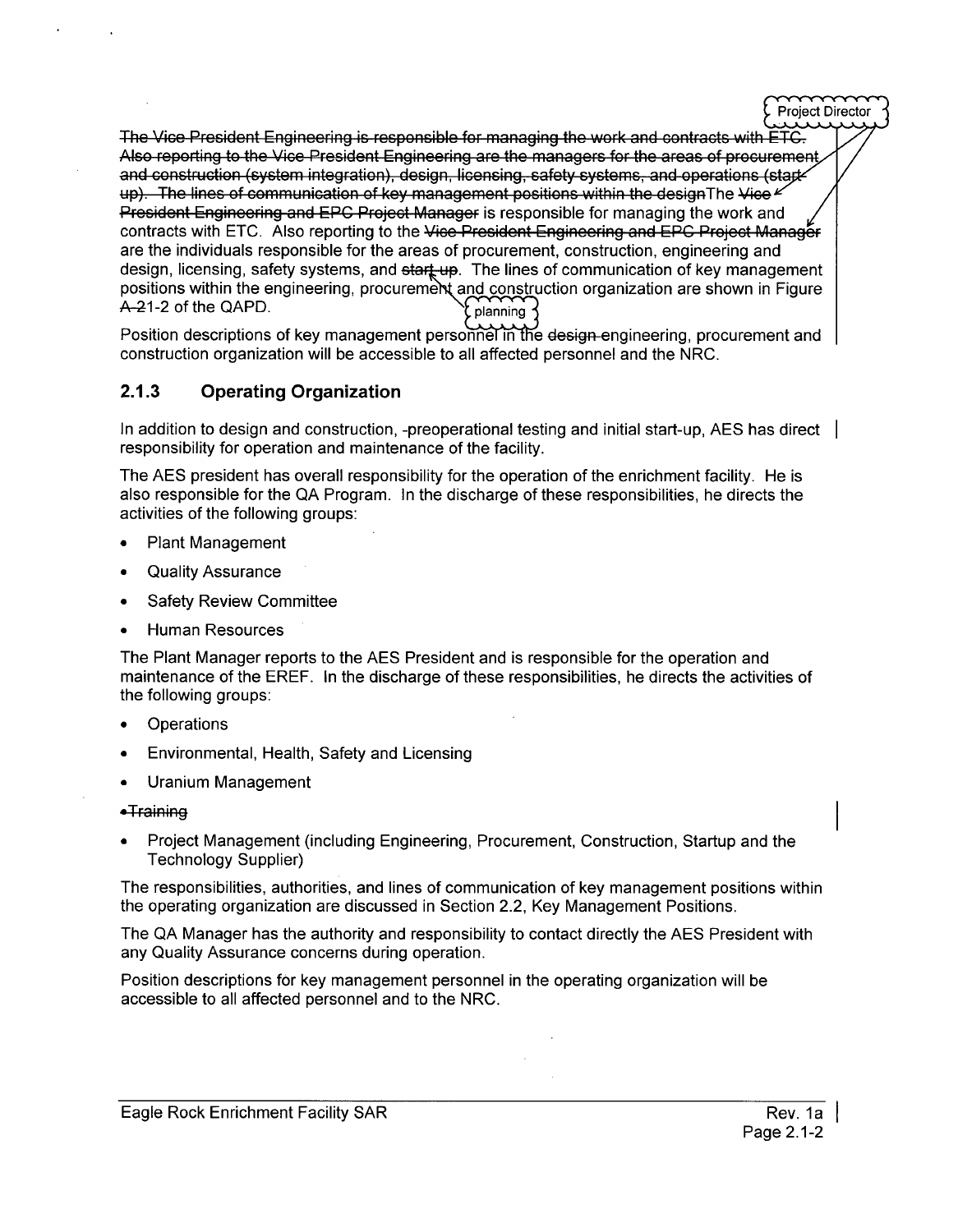## **2.3 ADMINISTRATION**

This section summarizes how the activities that are essential for implementation of the management measures and other EHS&L functions are documented in formally approved, written procedures, prepared in compliance with a formal document control program. The mechanism for reporting potentially unsafe conditions or activities to the EHS&L organization and facility management is also summarized. Details of the management measures are provided in Chapter 11, Management Measures.

## **2.3.1 Configuration Management Licensing Configuration Management**

Configuration management is provided for Items Relied on for Safety (IROFS) throughout facility design, construction, testing, and operation. Configuration management provides the means to establish and maintain a technical baseline for the facility based on clearly defined requirements. During design and construction, the Vice President Engineering and EPC Project Manager has responsibility for configuration management through the design control process. Selected documentation is controlled under the configuration management system in accordance with appropriate QA program required procedures associated with design control, document control, and records management. Design changes to IROFS undergo formal review, including interdisciplinary reviews as appropriate, in accordance with these procedures.

Configuration management provides the means to establish and maintain the essential features of the design basis of IROFS. As the project progresses from design and construction to operation, configuration management is maintained by the facility engineering organization as the overall focus of activities changes.

Additional details on Configuration Management are provided in Chapter 11, Management Measures.

## **2.3.2** Maintenance

The maintenance program will be implemented for the operations phase of the facility. Preventive maintenance activities, surveillance, and performance trending provide reasonable and continuing assurance that IROFS will be available and reliable to perform their safety functions.

The purpose of planned and scheduled maintenance for IROFS is to ensure that the equipment and controls are kept in a condition of readiness to perform the planned and designed functions when required. Appropriate plant management is responsible for ensuring the operational readiness of IROFS under this control. For this reason, the maintenance function is administratively closely coupled to operations. The maintenance organization plans, schedules, tracks, and maintains records for maintenance activities.

Maintenance activities generally fall into the following categories:

- Corrective maintenance
- Preventive maintenance
- Surveillance/monitoring
- **Functional testing.**

These maintenance categories are discussed in detail in Chapter 11, Management Measures.

Ŕ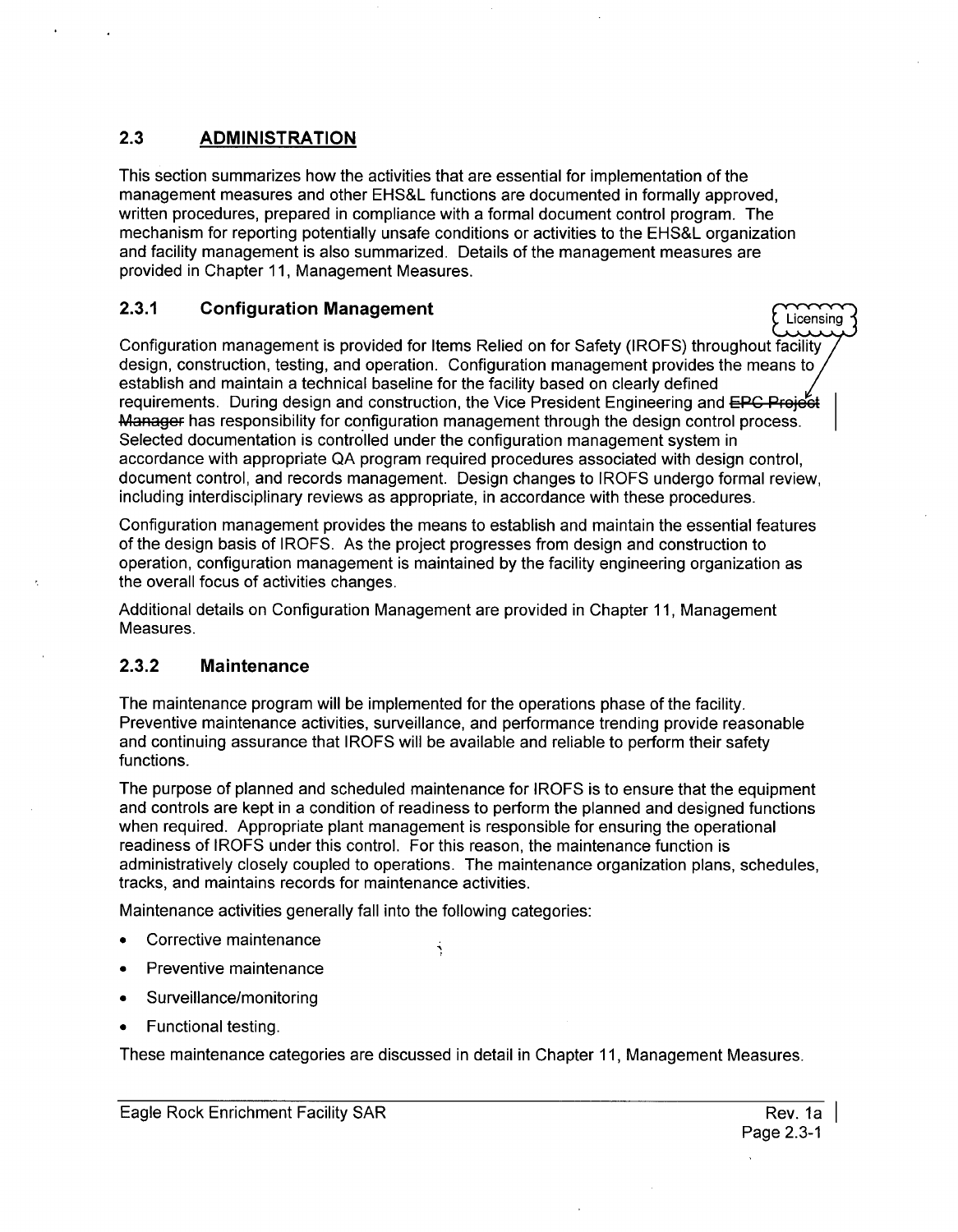#### **1.0 INTRODUCTION AND ORGANIZATION**

The Quality Assurance Program Description (QAPD) described herein applies to the design, fabrication, testing, operation, and decommissioning of the Eagle Rock Enrichment Facility and meets the requirements of 10 CFR 70.64 (a) (1), "Quality standards and records." The Eagle Rock Enrichment Facility is located in Bonneville County, Idaho. The QAPD is applied as described in Section 2.0 of this QAPD.

#### **1.1 ORGANIZATION**

- **1.1.1** AREVA Enrichment Services, LLC (AES) maintains overall responsibility for design, refurbishment, construction, start-up, operations, and decommissioning of the Eagle Rock Enrichment Facility.
- 1.1.2 Figure 1-1 of this QAPD shows the site management operating organization for the Eagle Rock Enrichment Facility (EREF).
- 1.1.3 Figure 1-2 of the QAPD shows the engineering, procurement, construction, and initial start-up organization of the EREF.

#### 1.2 **DESIGN, CONSTRUCTION,** START-UP, **AND OPERATIONS ORGANIZATION**

- 1.2.1 The AES President has overall responsibility for the design, construction, startup, and operation of the Eagle Rock Enrichment Facility.
- 1.2.2 The AES President has overall responsibility for the Quality Assurance (QA) Program and for determining the status, adequacy, and effectiveness of the QAPD. Project Director Director Director Director Director Director Director Director Director Director Director Director Director Director Director Director Director Director Director Director Director Director Director D

1.2.3 The AES President has designated the Vice President Engineering and Engineering, Procurement and Construction (EPC) Project Manager the responsibility for design, construction, procurement, and initial start up for the Eagle Rock Enrichment Facility. The QAPD is binding on all AES and and **Transfort personnel involved with the Eagle Rock Enrichment Facility.** 

1.2.4 A Deputy EPC Project Manager may assist the EPC Project Manager in **planning and implementation of EPC activities.** 

1.2.5 The AES President has designated the Plant Manager the responsibility for operation, maintenance, and associated support activities for the Eagle Rock Enrichment Facility.

1.2.6 The QA Manager reports to the AES President and has independent oversight responsibility for implementation of the QAPD. The QA Manager has direct access to the **AES** President for **QA** matters.

The **AES** President has designated the Plant Operations Manager the responsibility for initial start-up for the EREF. سسسسس